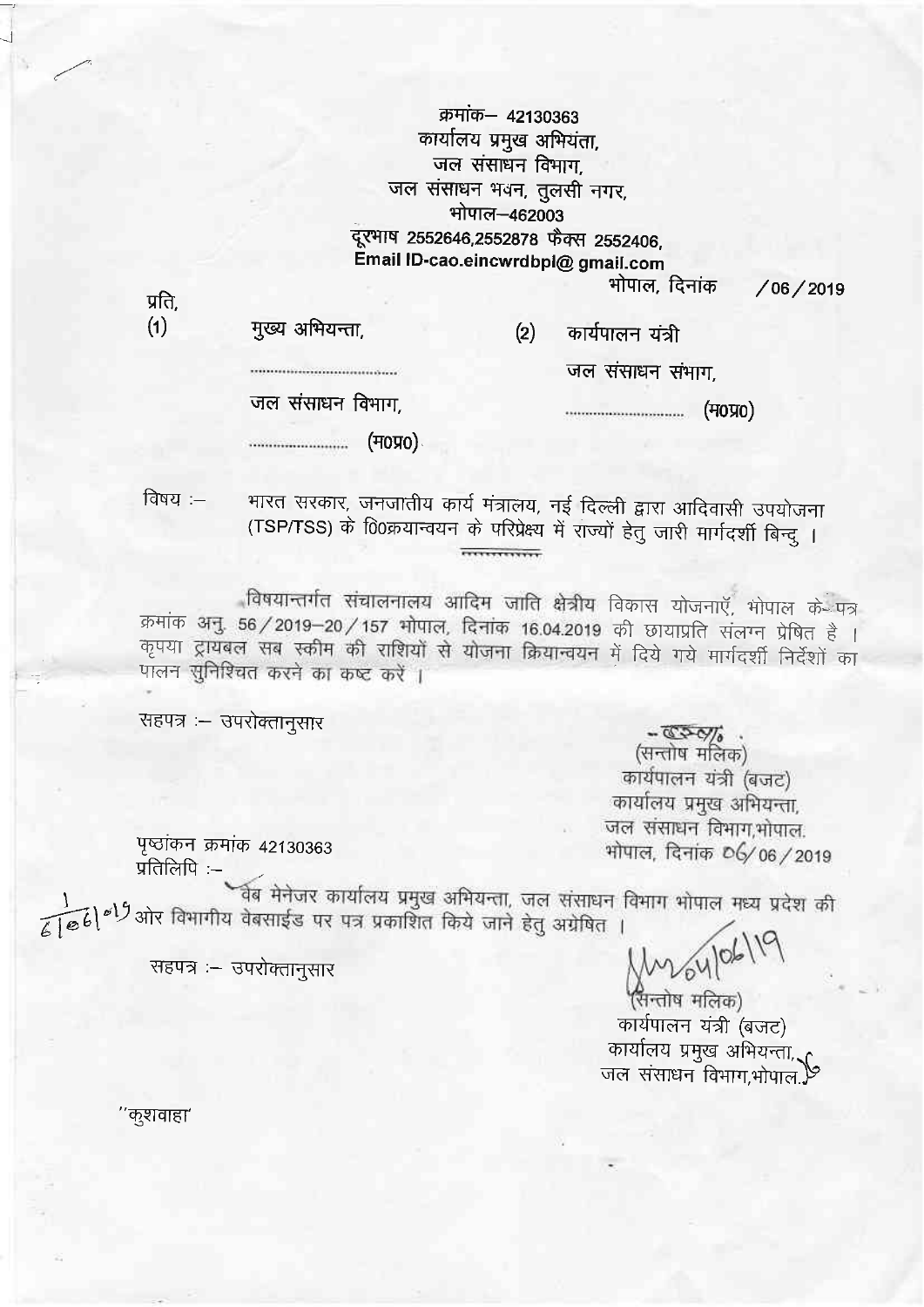संचालनालय आदिम जाति क्षेत्रीय विकास योजनाएं सतपुड़ा भवन, "घ" खंड, तृतीय तल, भोपाल (म.प्र.) Email: dirtadp@mp.gov.in

क्रमांक / अनु-56 / 2019-20 / | 5 +

मोपाल, दिनांक | 6 | 0 प (0)

 $P$  of  $D$ 

प्रति.

संलग्न है।

संलग्न-उपरोक्तानुसार।

पृ.क्र. / अनु-56 / 2019-20 / SB

Ò

विषय–भारत सरकार, जनजातीय कार्य मंत्रालय, नईदिल्ली द्वारा आदिवासी उपयोजना (TSP/TSS) के क्रियान्वयन के परिप्रेक्ष्य में राज्यों हेतु जारी मार्गदर्शी बिन्दु।

संदर्भ–भारत सरकार, जनजातीय कार्य मंत्रालय, नईदिल्ली का पत्र एफ नंबर 11015 / 01 / 2019--ग्रान्ट्स, दिनांक 27 / 02 / 2019

 $0 - 0 - 0$ 

उपरोक्त विषयान्तर्गत कृपया भारत सरकार, जनजातीय कार्य मंत्रालय, नईदिल्ली के संदर्भित पत्र का अवलोकन करने का कष्ट करें, जिसके माध्यम से दिनांक 12/02/2019 को सचिव, जनजातीय कार्य मंत्रालय, नईदिल्ली की अध्यक्षता में संपन्न प्रोजेक्ट अप्रेजल कमेंटी की बैठक का कार्यवाही विवरण प्राप्त हुआ है। उक्त कार्यवाही विवरण की कॅडिका - 3.1 एवं कंडिका - 3.2 में आदिवासी उपयोजना के क्रियान्चयन के परिप्रेक्ष्य में प्रदेश स्तर पर पालनीय मार्गदर्शी बिंदु शामिल हैं। प्रति वर्ष विभिन्न बीसीओ के बजट में प्राक्धानित आदिवासी उपयोजना मद की राशि एवं विभिन्न केंद्रीय मंत्रालयों / जनजातीय कार्य मंत्रालय से विभागों को सीधे प्राप्त ट्रायबल सब स्कीम (टी.एस.एस.) की राशियों से योजना क्रियान्वयन में उपरोक्त मार्गदर्शी निर्देशों का पालन भारत सरकार के निर्देशानुसार किया जाना है। आदिवासी उपयोजना मद की राशियों से योजना क्रियान्वयन के परिप्रेक्ष्य में संदर्भित पत्र एवं कार्यवाही विवरण की कंडिका-3.1 एवं कंडिका-3.2 की छायाप्रति

संचालक 1594/215

आदिम जादि क्षेत्रीय विकास योजनाएं<br>|

भोपाल, दिनांक 16/04/2019

अचालक 194)ज प<br>क्षेत्रीव विकास योजन

प्रमुख सचिव, म.प्र. शासन, जनजातीय कार्य विभाग, मंत्रालय, भोपाल की ओर सचनार्थ प्रेषित।

आदिम जाति

First also National Service Malrection regalished TSP SCSI doe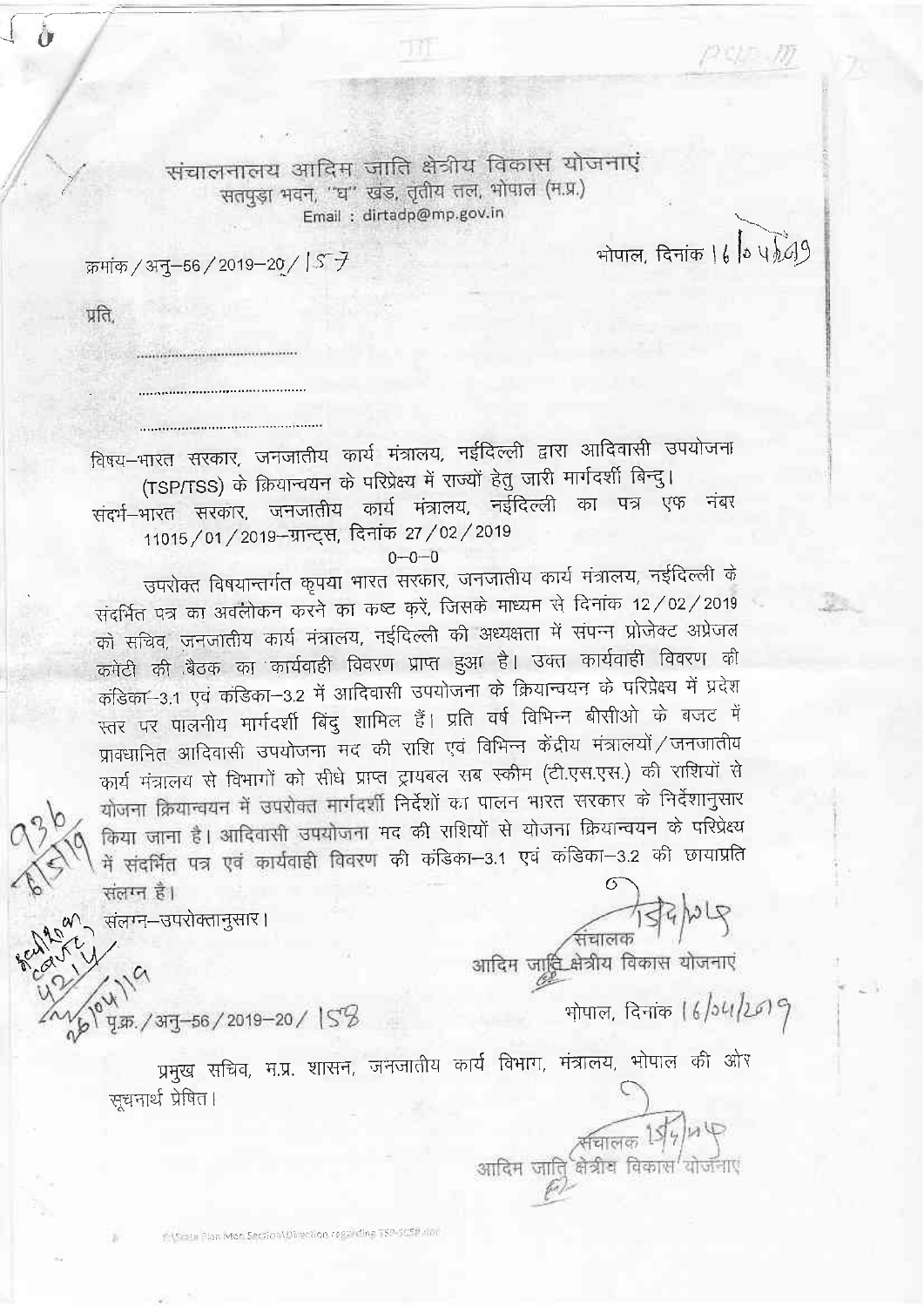$E$ mai/01-5-4

F.Nc. 1 l0l5/01/20 I 9-Crants Covemment of lndia Ministry of Tribal Affairs (STWG Division)

> August Kranti Bhawan, New Delhi Dated: 27.02.2019

Tq

(As per list attached)

Subject: Minutes of the meeting of the Project Appraisal Committee held on 12.02.2019 with Government of Madhya Pradesh, at the Conference Room, Ministry of Tribal Affairs, Shastri Bhawan, New Delhi. Shastri Bhawan, New Delhi.

Sir.

Please find enclosed herewith minutes of the meeting of the Project Appraisal Committee (PAC) held on 12.02.2019 at Conference Room, Ministry of Tribal Affairs, Shastri Bhawan, New Delhi, to<br>consider the proposals of Government of Madhya Product in section of Consider the proposals of Government of Madhya Product i consider the proposals of Government of Madhya Pradesh in respect of Grants under Article 275(1) of the<br>Constitution of India, Special Central Assistance to Tribal Sub Rebect of Grants under Article 275(1) of the Constitution of India, Special Central Assistance to Tribal Sub-Scheme (SCA to TSS) and Development of<br>Particularly Vulnerable Tribal Groups (PVTGs) Scheme of the Michael (SCA to TSS) and Development of Particularly Vulnerable Tribal Groups (PVTGs) Scheme of the Ministry for the year 2019-20.

Yours faithfully,

(P K Sahoo) Under Secretary to the Government of India

Encls: As above

1

AS O (STOTA)

 $ASR$ 

i' I? 2019

PU.

plg

 $\overline{\phantom{a}}$ 

APO HAMA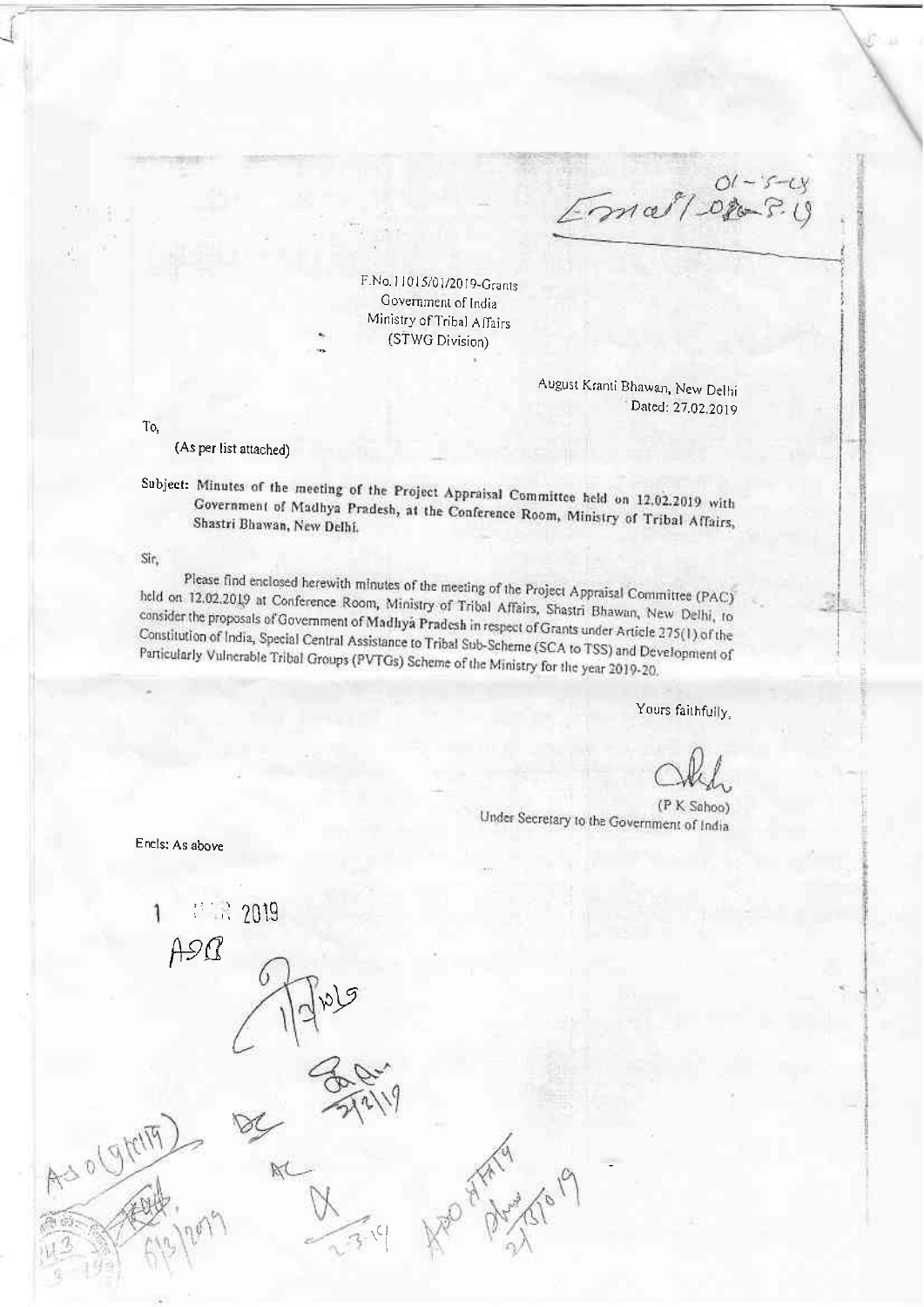- PAC directed the representative of Government of Madhya Pradesh as follows:  $3<sub>z</sub>$
- The State must adhere to the following:  $3.1$
- At least one-third of the total beneficiaries should be women / girls.  $(i)$
- There should be no duplication with any intervention by other State/ Central  $(ii)$ Departments.
- Norms of concerned Line Ministries of Central Government or those of concerned  $(iii)$ State Department as applicable may be followed (eg. PWD SoR, NSQF etc.).
- Beneficiaries should be selected in a transparent manner. List of beneficiaries with  $(iv)$ their address and amount of benefit should be uploaded on the website of the State Government but the Bank Account Number, Aadhar Number; Mobile Number etc. should not be uploaded due to security and privacy concerns
- Time limit for completion of all new construction projects / works should be  $(v)$ adhering to GFR norms.
- Progress Report and pending UCs of the funds provided under these schemes may  $(v<sub>i</sub>)$ be furnished urgently.
- A good monitoring and evaluation system may be put in place. Impact studies and  $(vii)$ concurrent evaluation on sample basis should be carried out.
- State Government is requested to submit Detailed Project Report (DPR) where  $(viii)$ applicable and certificates with regard to the following:
	- Confirmation of approval of these proposals by State level Executive Committee.  $(a)$
	- Availability of land in case of construction projects.  $(b)$
	- Preparation of cost estimates on the basis of SoR/ Norms of line Departments/  $(c)$ **State Governments.**
	- Already released funds during 2018-19 are transferred to implementing agencies.  $(d)$
	- Physical Progress has been uploaded in the Ministry's website.  $(e)$

## State must ensure the following :  $3.2$

- State Tribal Sub-Plan (TSP) funds should be in proportion to the ST population ì. percentage of the State w.r.t. the total State population. The allocated funds be fully utilized.
- It may be ensured that tribal sub-plan funds are utilized with proper convergence li. with the line departments in the State and periodic review of the expenditure may be done by the Executive Committee to avoid last minutes diversion of TSP funds.
- State Government to monitor the utilisation of State TSP funds along with TSP funds iii. available with the line Ministries. The Secretaries of the line Department should also brief the Chief Secretary in the States about the activities undertaken under TSP funds of that department. TDD should be the nodal department for this purpose.

ENGrc Jler Order Guideline Info TSP SCSP\Directions Instructions of GOI regarding TSP Budget.doc